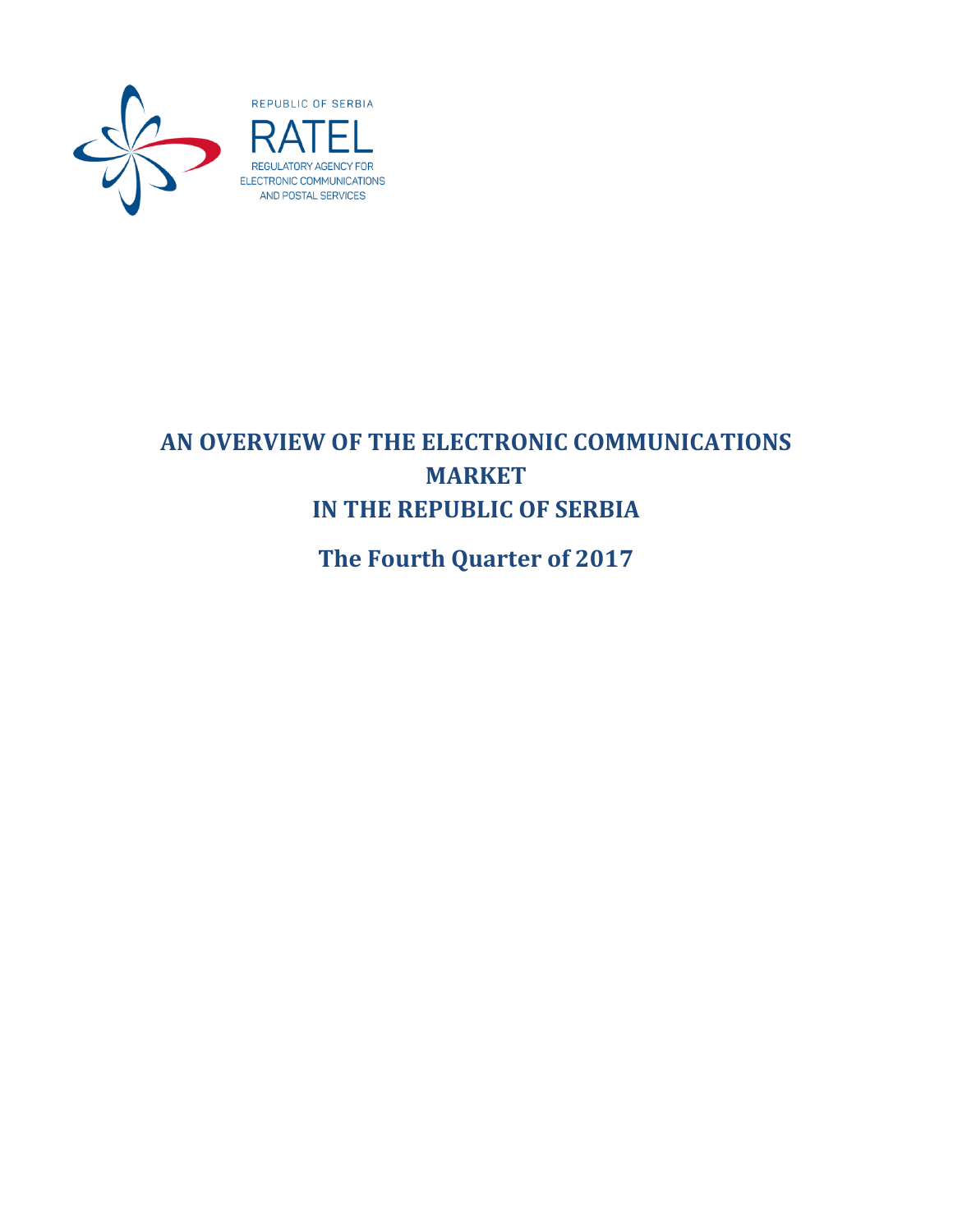The Overview presents the data for the fourth quarter of 2017 along with comparative data for other quarters.

The presented data reflect the overall market status for each given quarter, including the actual quarterly data for the leading electronic communications operators in the Republic of Serbia, whereas the data for the rest of the market were estimated based on the data for 2016 collected in the annual questionnaires. Therefore, the total quarterly report may show discrepancies with respect to the data collected in the regular annual questionnaires. The Agency shall not be held responsible for the correctness of the data submitted by the operators in the quarterly questionnaires.

Quarterly electronic communications market indicators referring to fixed telephony include the data on the operators that make up 99% of the market, in terms of the number of subscribers. The data on the market situation include CDMA subscribers and the effectuated traffic.

Quarterly electronic communications market indicators referring to mobile telephony include the data on three mobile operators. In 2017, two virtual mobile operators were also registered in the operators' register, however only one provided services in 2017. As of the first quarter next year, the Agency will start collecting and publishing the data on virtual mobile operators, as well.

Quarterly electronic communications market indicators referring to Internet services and media content distribution include the data for the leading operators that make up approximately 91% of the market, in terms of the number of subscribers, whereas the data for the remaining 9% of the market were estimated based on the data for 2016 collected in the annual questionnaires.

Quarterly electronic communications market indicators referring to bundle services include the data for the leading operators that make up approximately 98% of the market, whereas the data for the remaining 2% of the market were estimated based on the data for 2016 collected in the annual questionnaires.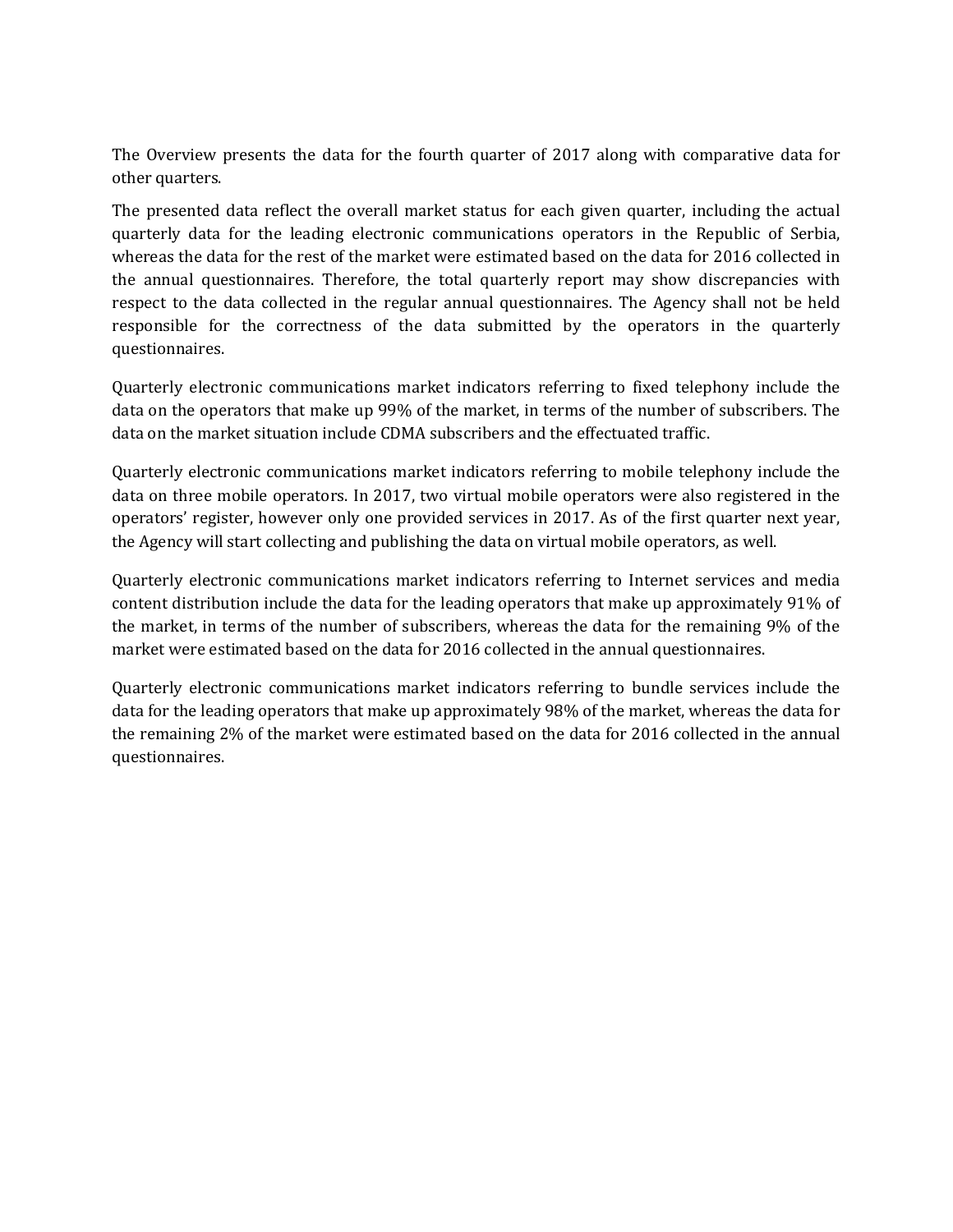## **Public Fixed Telecommunications Networks and Services**

The number of fixed telephony subscribers and the generated traffic show a slight decrease in the fourth quarter compared to the previous one. A little less than 2.5 million fixed telephony subscribers generated approximately 1.15 billion minutes of traffic in the last observed quarter, which means that a fixed telephony subscriber on average spends 5 minutes a day on calls.





89% of the fixed telephony subscribers are residential users, i.e. natural entities, and the subscriber structure remains constant in the analyzed quarters. The largest share of the fixed telephony traffic is accounted for by the national traffic, with 94% in Q4 2017.

**Total fixed telephony traffic (billion minutes)**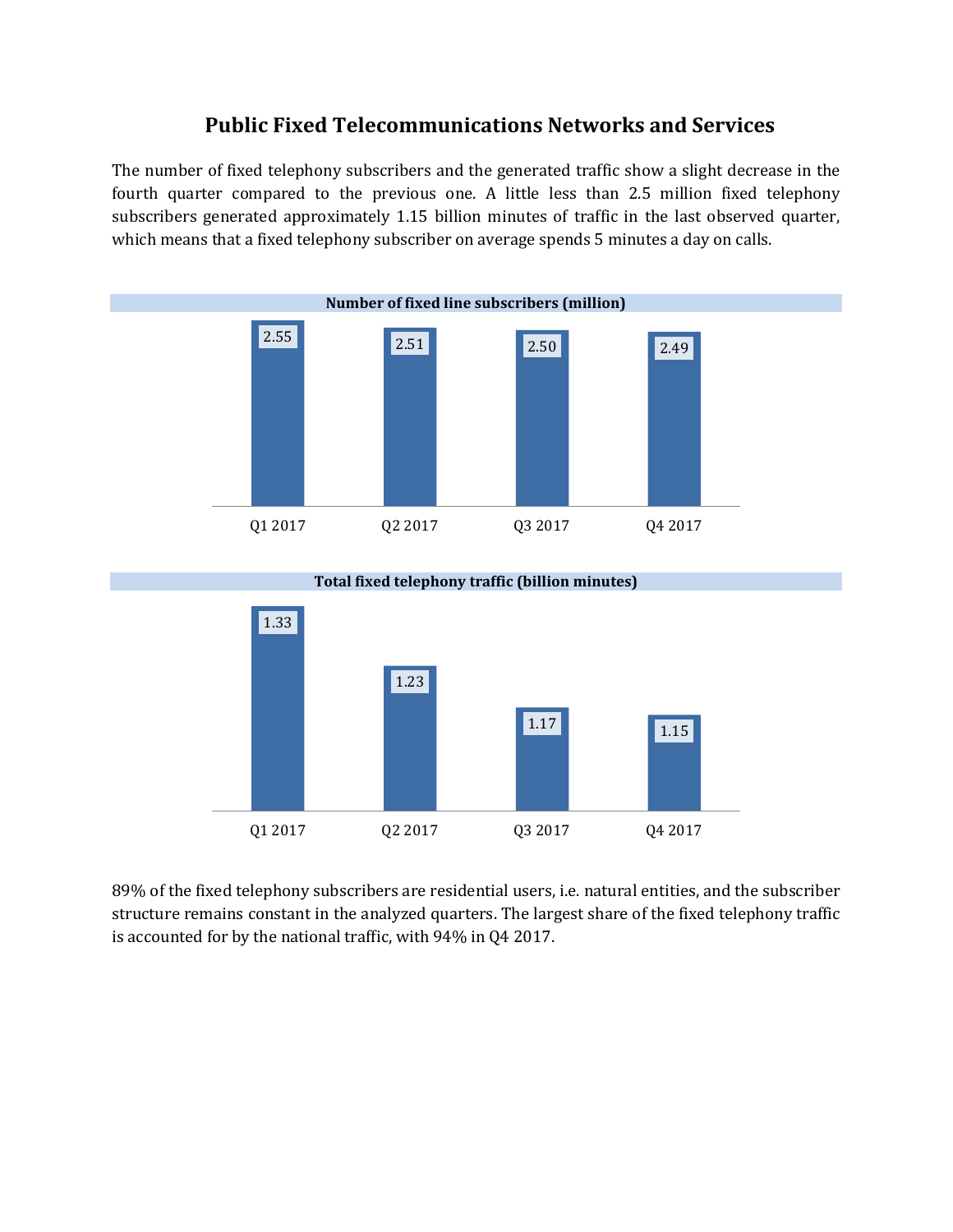

The outgoing telephone calls are mainly directed towards other fixed networks, while the international traffic is dominated by incoming calls.



The number of portings in the fourth quarter of 2017 was approximately 12,700 (around 4,200 monthly), showing an increase compared to the previous quarter.

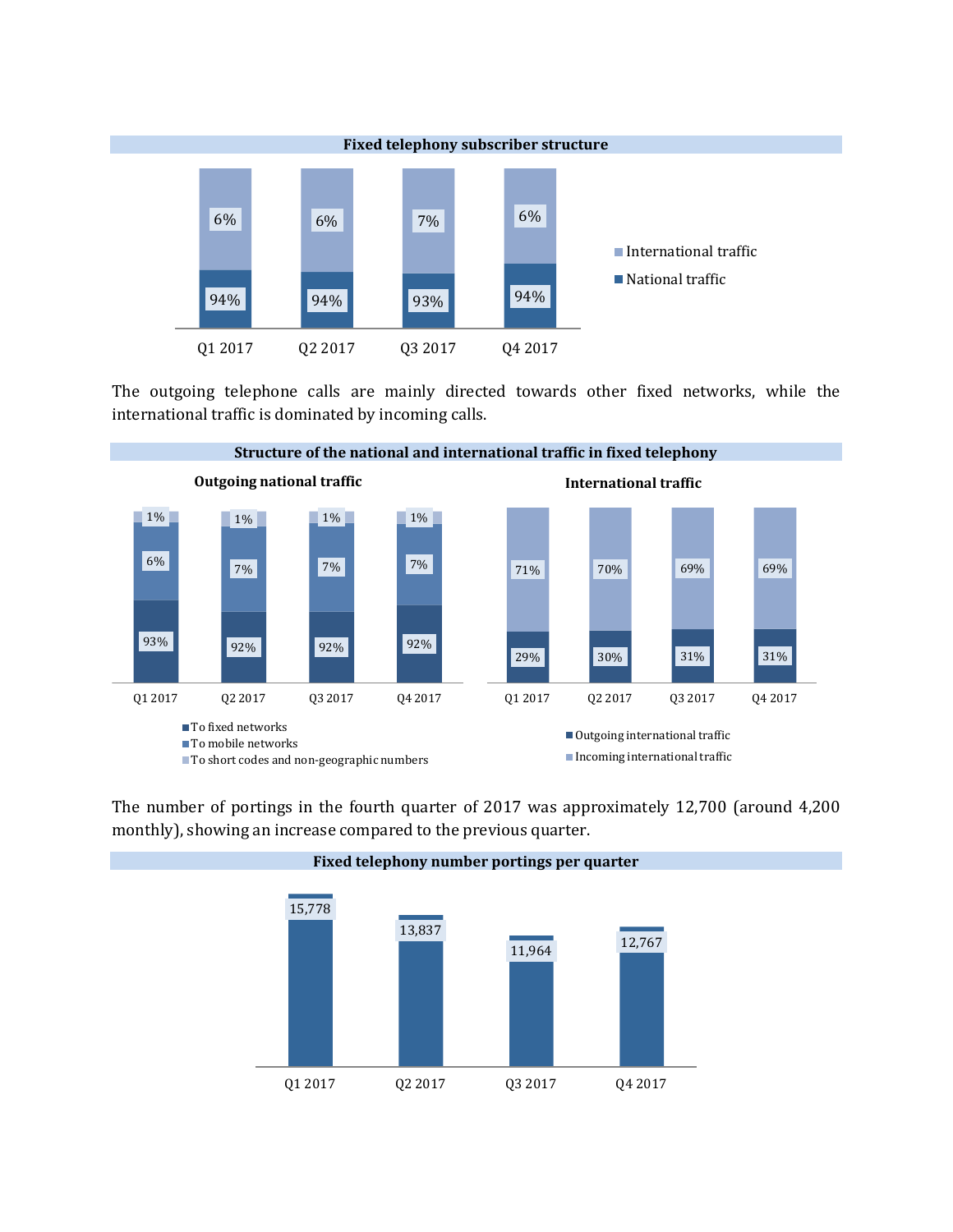## **Public Mobile Telecommunications Networks and Services**

In Q4 2017, there were 8.6 million active mobile telephony subscribers, which generated approximately 4.3 billion minutes of national and international voice traffic and sent approximately 1.7 billion SMS messages quarterly. On average, a mobile user spends 5.5 minutes a day on calls and sends 2 text messages. On the mobile networks market a decrease in the number of active mobile telephony subscribers has been observed, mostly due to the decrease in the number of prepaid users, whose number declines faster than the number of postpaid users.



Despite the decrease in the number of active users, generated voice and SMS mobile telephony traffic increased in the last quarter of 2017, compared to the previous quarter.



The number of prepaid subscribers has decreased during all four quarters of 2017, with the total of approximately 166 thousand prepaid subscribers less (in the last quarter) than in Q3 2017.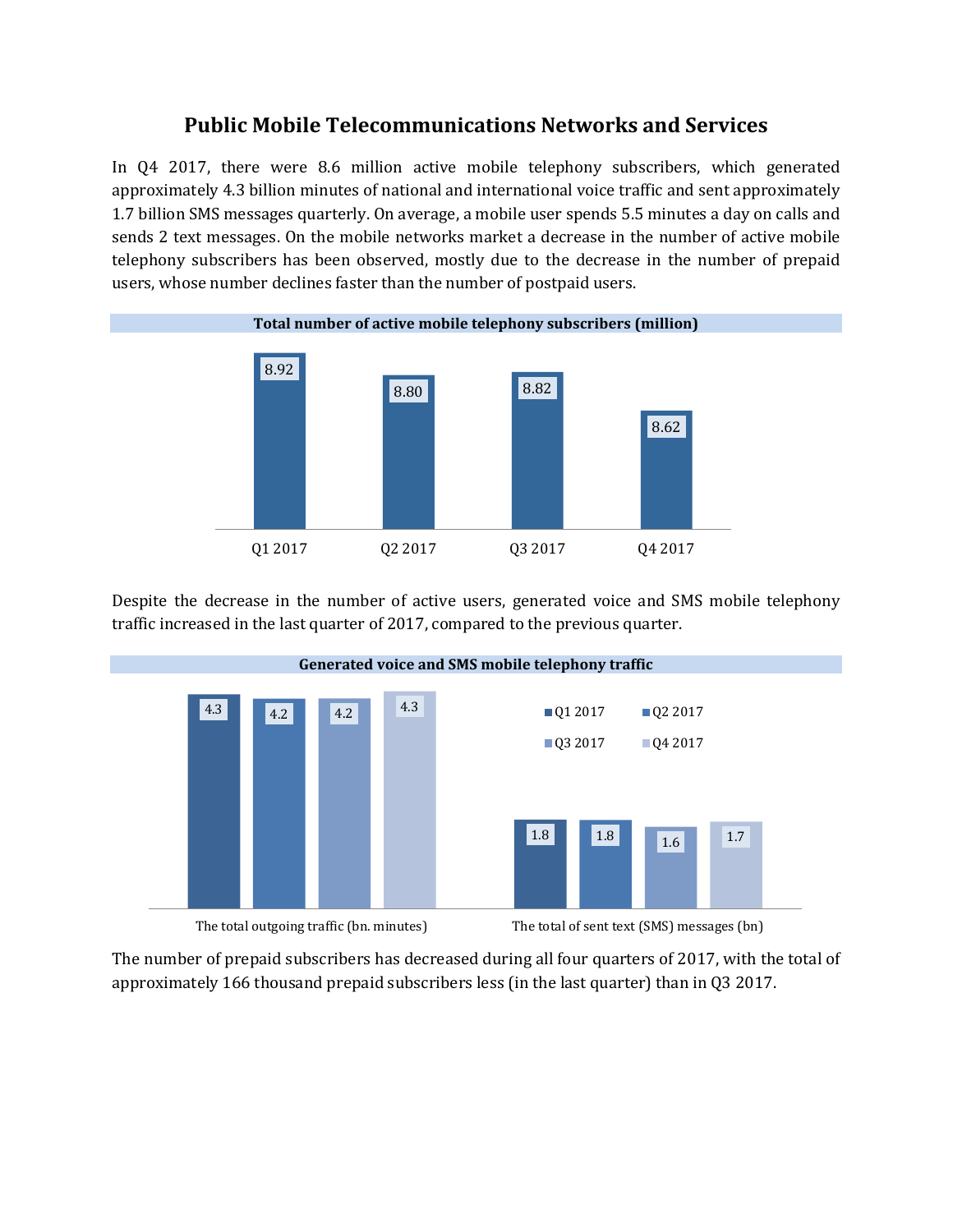

In the postpaid subscriber structure, private entities with an increasing share during all four observed quarters of 2017 are dominant.



Most outgoing traffic is generated within the same network (65% in Q4). As for roaming, the subscribers of foreign networks generated more roaming traffic than the subscribers of national networks abroad.

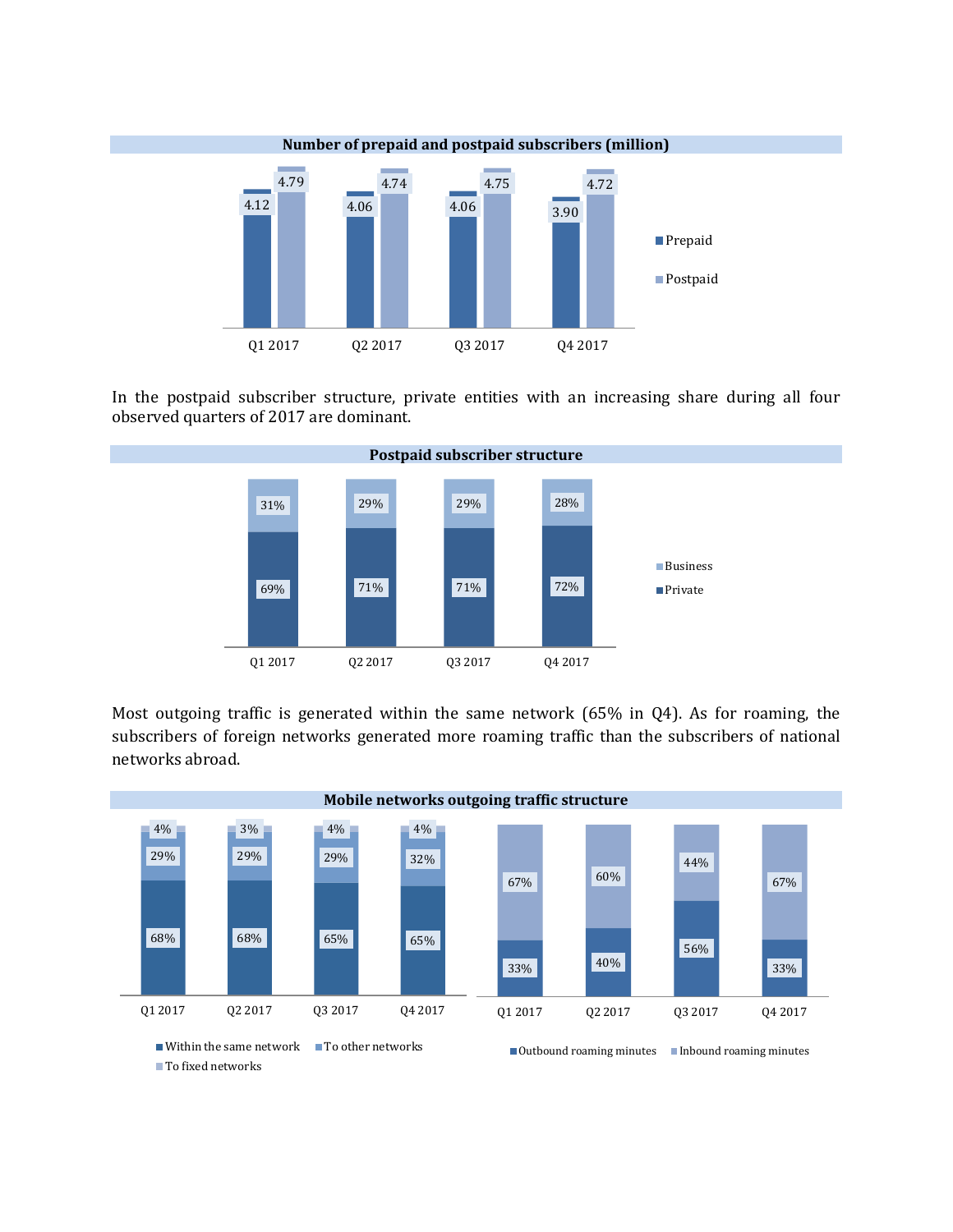The number of mobile telephony number portings was over 29 thousand in the fourth quarter, or around 10 thousand per month, which is a decrease compared to the previous quarter.



There haven't been any significant changes in market shares in the analyzed year, in terms of the number of users.



The number of active mobile broadband subscribers in the two previous quarters of 2017 was approximately 5.4 million. The number of M2M subscriptions has increased in the observed period, reaching approximately 250 thousand M2M subscribers in Q4.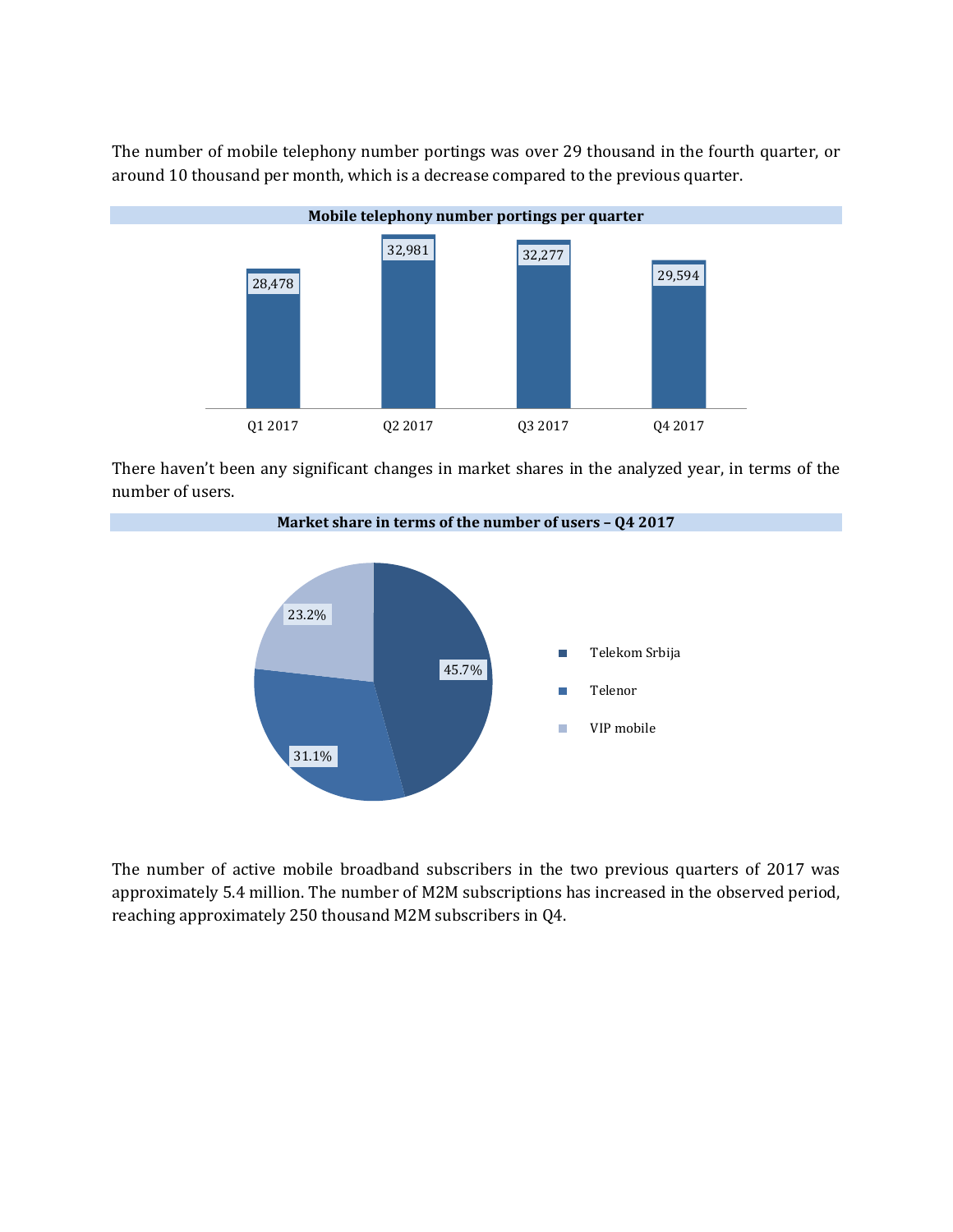

Data transmission over mobile network showed growth in the analyzed period, amounting to over 28 million GB in Q4 2017, which means that a mobile broadband subscriber used on average 61MB daily, or approximately 1.9 GB a month.



 $\overline{a}$ 

<sup>1</sup> Active mobile broadband subscribers include subscribers of data transmission services contracted together with voice services, or as an additional package to the voice tariff plan, as well as subscribers of data transmission services contracted as single services, separately from voice service (data card subscriptions, USB modem/dongle subscriptions, tablet subscriptions and similar).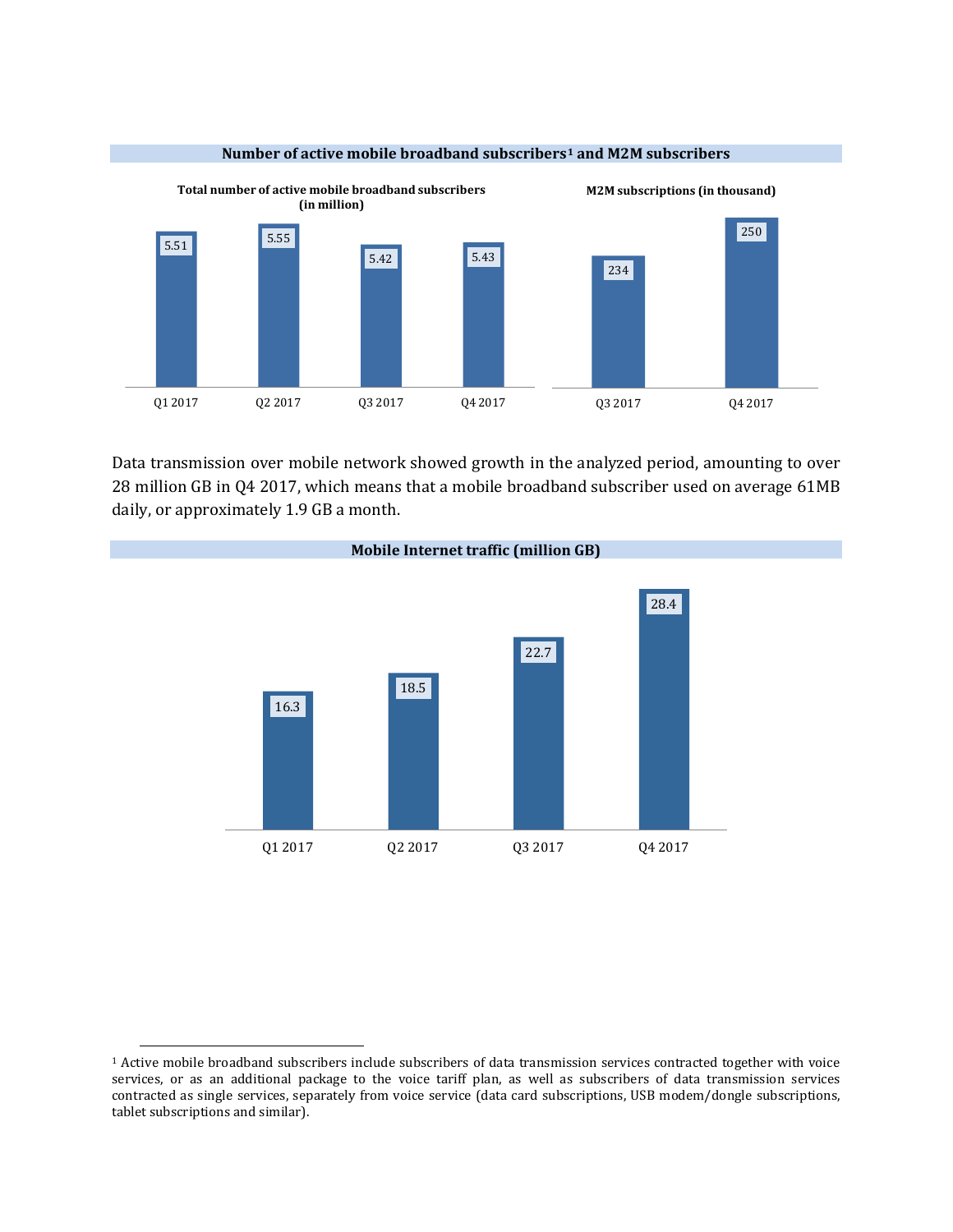#### **Internet Services**

The number of fixed broadband Internet access subscribers was on a slight increase in the two previous quarters of 2017, only to reach approximately 1.5 million in Q4 2017.



XDSL and cable access users are dominant in the fixed broadband Internet subscribers' structure. The number of xDSL subscribers showed a slight drop and the cable access a slight rise in the analyzed period.

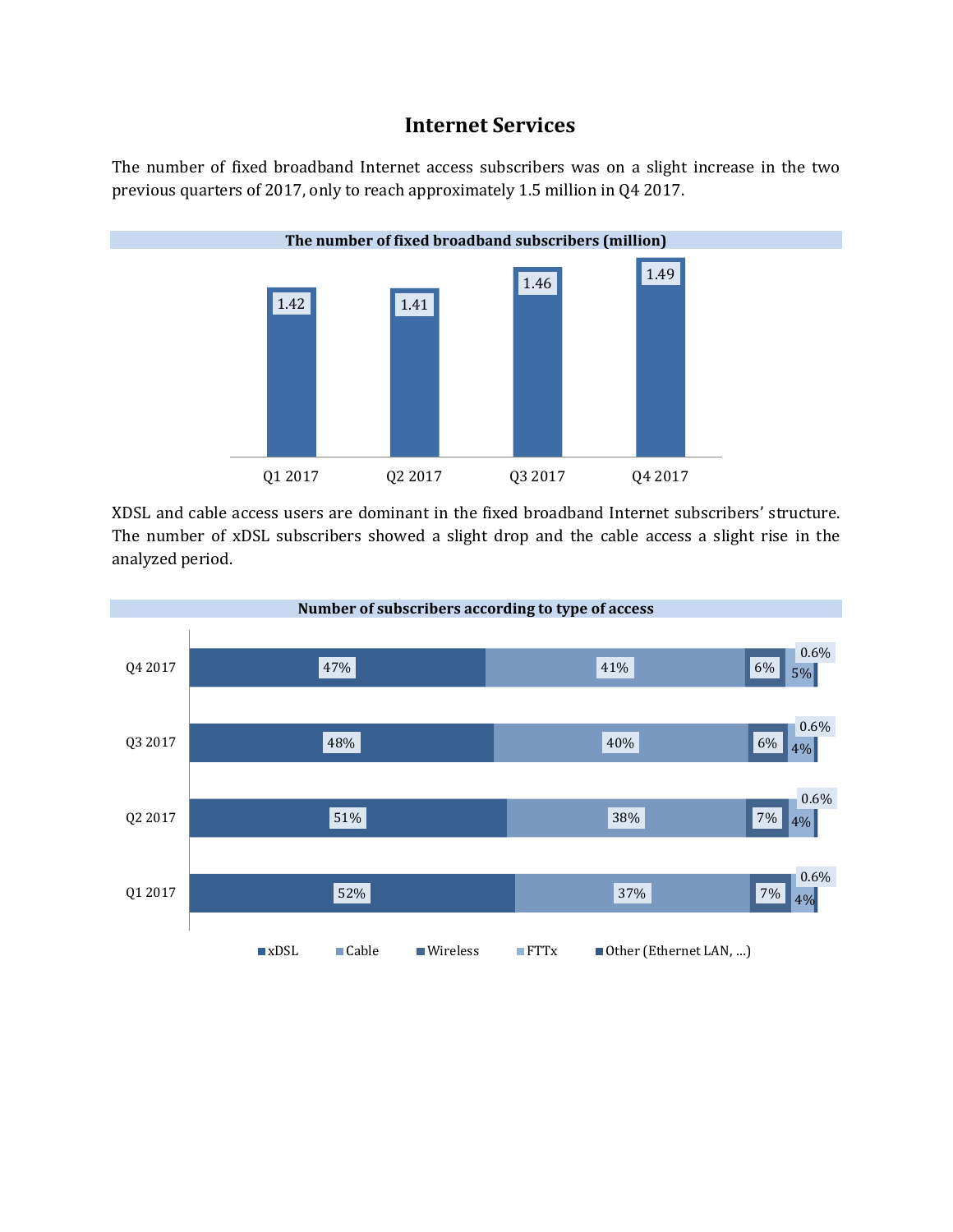The majority of subscribers in all four analyzed quarters had Internet access rates between 10 Mbit/s and less than 30 Mbit/s, while the number of subscribers with access rate of over 30 Mbit/s is constantly rising.



There haven't been any significant changes in the market shares over the analyzed quarters, in terms of the number of subscribers.

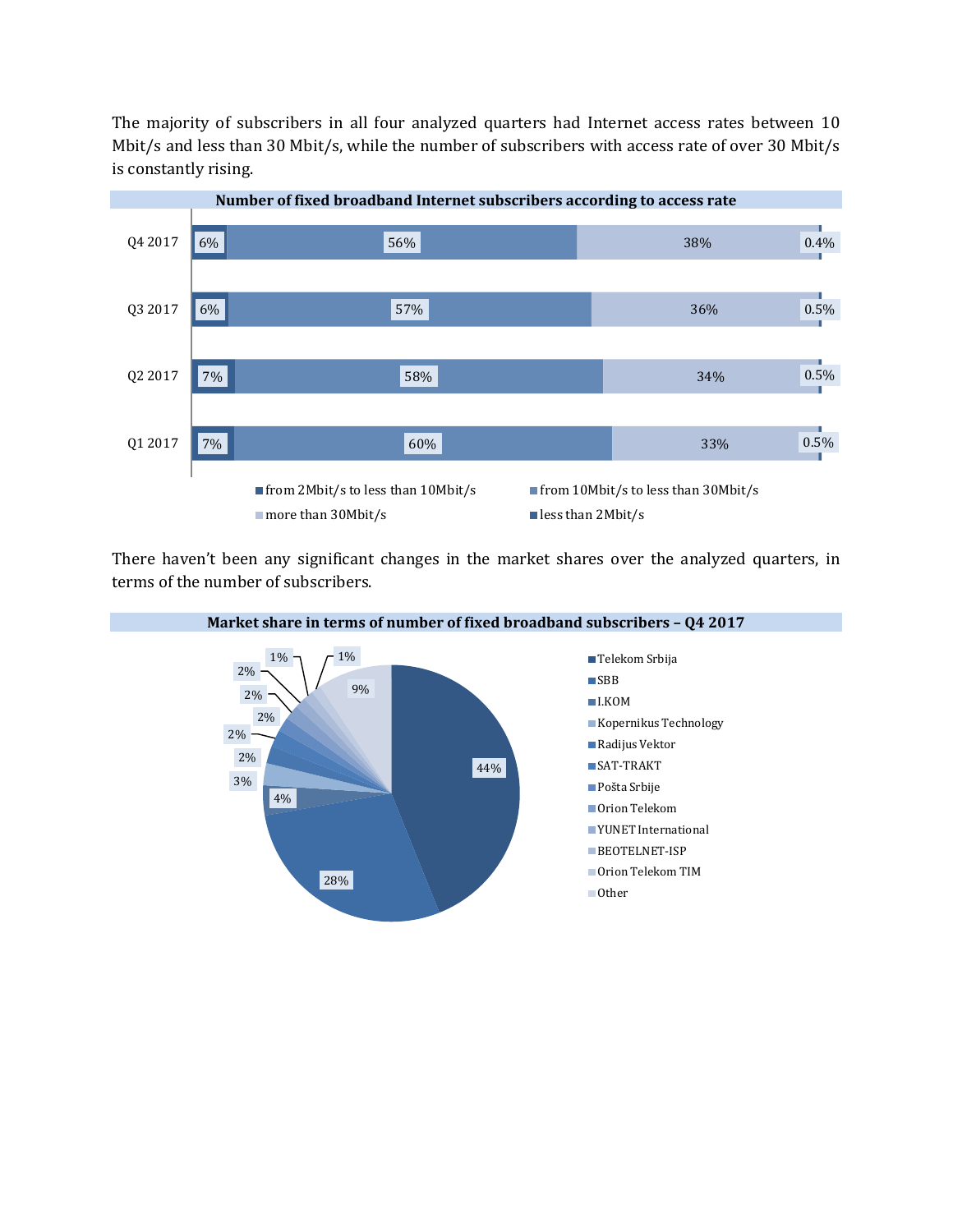## **Media Content Distribution**

The number of media content distribution service subscribers was on the rise in the observed period, amounting to 1.73 million in Q4 2017.



In Q4 2017, the majority of subscribers used CATV distribution, either analogue or digital (almost 60%), whereas the smallest number of subscribers used wireless network or Internet content distribution (around 1%).



The number of subscriber requests for additionally charged channels, including video on demand, content recording, viewing of TV content on mobile devices, content rewinding etc, has been on the rise throughout 2017, only to reach, in the last quarter, approximately 65 million of requests, i.e. approximately 17 requests per subscriber a month. The number of realized requests for the video on demand service in Q4 2017 was around 2 million.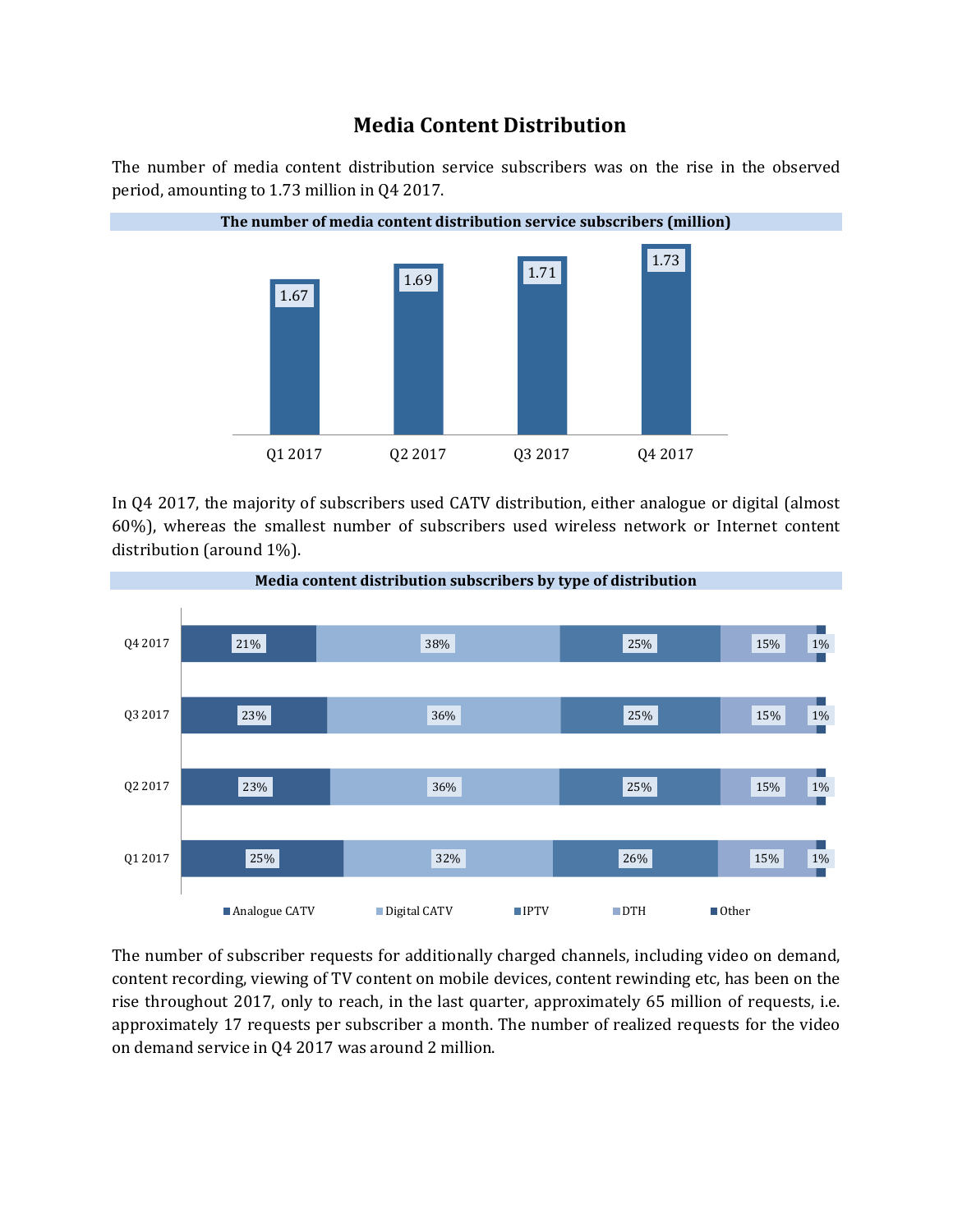

**Number of subscribers of the additionally charged channels (thousand)**

In Q4 2017, around 38% of media content distribution subscribers with the possibility to have additional channels (with film, sports, children programmes etc.) paid for such programmes.

There haven't been any significant changes in market shares over the three-month period, in terms of the number of subscribers. The leading operators make up approximately 91% of the media content distribution market.

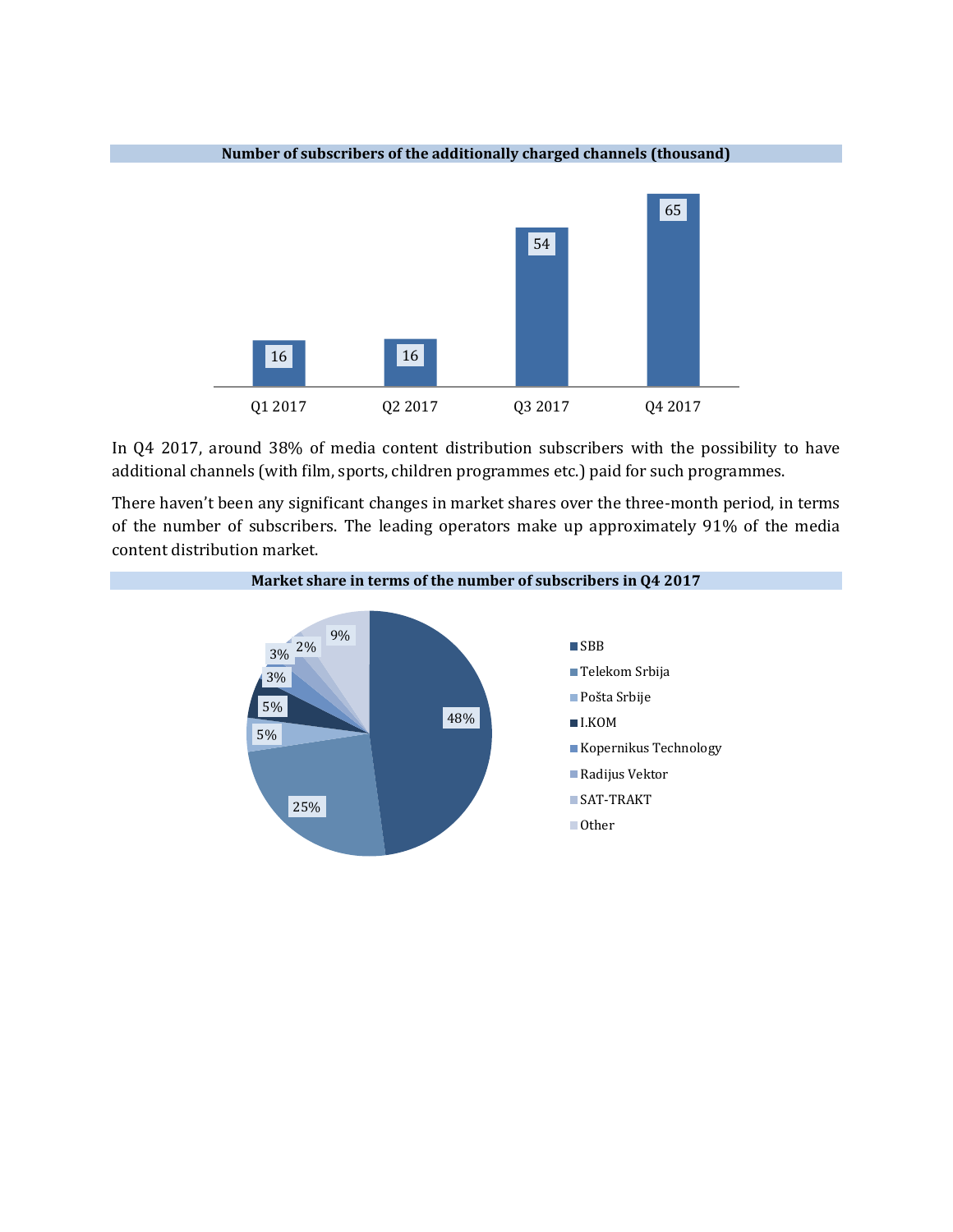### **Bundled Services**

The number of bundled service subscribers in Q4 2017 was almost 1.2 million. Packages offering two services were the most used, whereas the least used were quad-play packages that include mobile telephony.



Most subscribers of two-play bundles used the packages offering broadband Internet and media content distribution, whereas the most popular triple-play package included broadband Internet, fixed telephony and media content distribution. The number of quad-play users was in decline in the observed period, which was expected, taking into account that this service package has not been available on the market to new subscribers since the second half of 2017.

In terms of type of service, the number of subscribers of triple-play packages, containing Internet, fixed telephony and media content distribution has grown the most, while the mobile network bundled services have dropped – as expected, since they have not been available on the market to new subscribers since the second half of 2017.